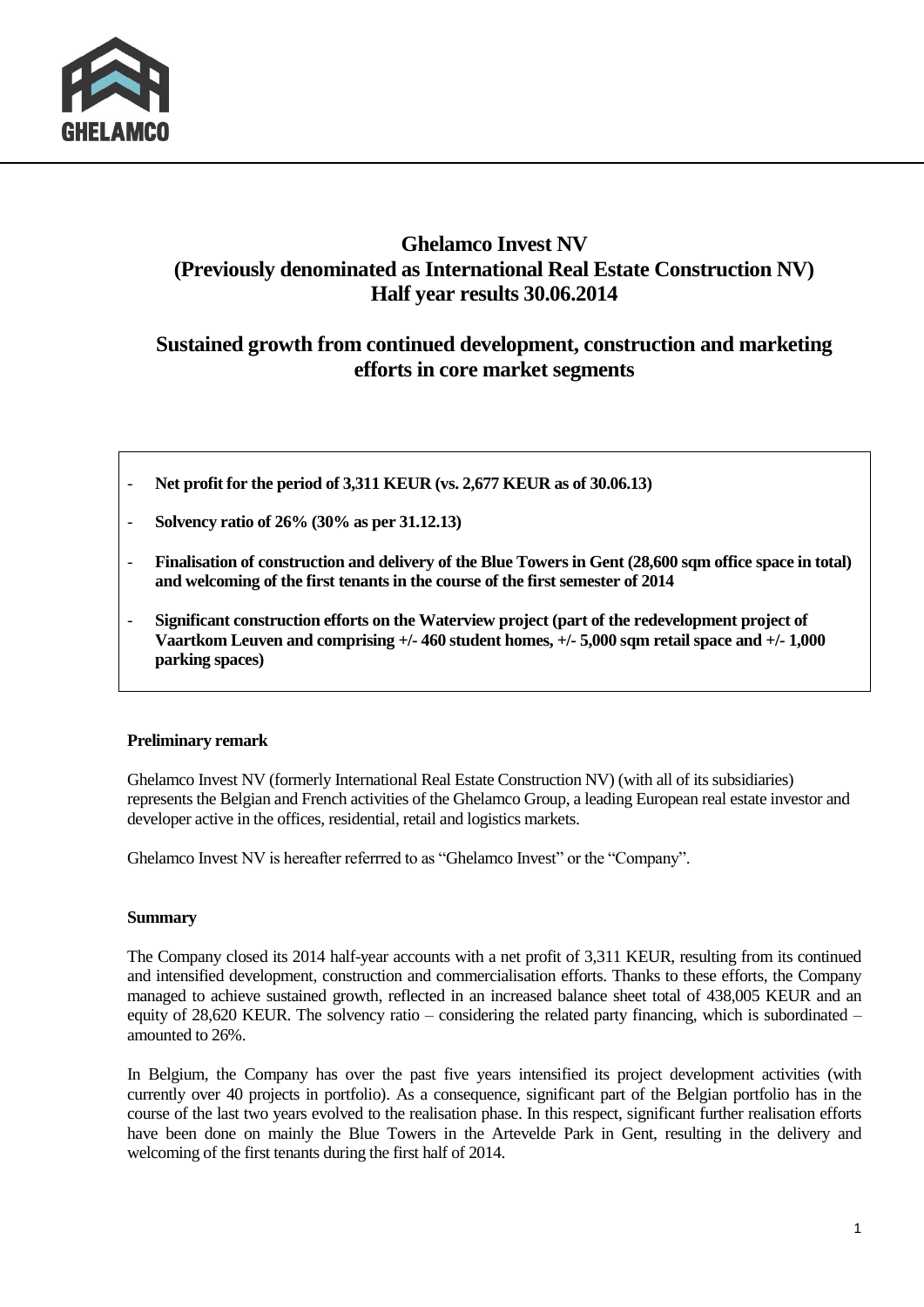

As to divestures, (office space) parts of the Ghelamco Arena have been sold to third parties for a total sales value of 2,500 KEUR.

#### **Key figures**

| <b>Results</b>                                     | 30.06.2014 | 30.06.2013 |
|----------------------------------------------------|------------|------------|
| Operating result                                   | 11,425     | 8,318      |
| Net result of the period                           | 3,311      | 2,677      |
| Share of the group in the net result of the period | 3,300      | 2,637      |
| <b>Balance sheet</b>                               | 30.06.2014 | 31.12.2013 |
| l Total assets                                     | 438,005    | 370,209    |
| Cash and cash equivalents                          | 19,352     | 20,752     |
| Net financial debt (-)                             | 339,409    | 282,865    |
| Total equity                                       | 28,620     | 25,290     |

Revenue for the first semester of 2014 amounts to 16,740 KEUR and mainly relates to rental income (2,470 KEUR) and sales of (mainly) residential projects (13,835 KEUR).

The investment property (under construction) portfolio evolved from a fair value of 214,859 KEUR per end 2013 to 243,482 KEUR per end of June 2014; evolution which is the combined result of current period's expenditures (22,735 KEUR) and fair value adjustments (5,888 KEUR). The current period's favorable fair value adjustment is mainly the consequence of the Group's sustained investment and leasing efforts, in combination with market evolution (in terms of yields and rent levels).

The operating result for the first half-year of 2014 totals to 11,425 KEUR; net profit for the period closes with 3,311 KEUR.

Property development inventories balance increased by 15,188 KEUR to 126,691 KEUR; evolution which is the combined effect of the sale of some residential projects (Belgian coast and Gent), the sale of the commercial ground floor of the Locarno project in Knokke and further expenditures on Belgian (residential) projects (mainly the mixed Waterview project in Leuven Vaartkom).

During the period the Company was able to obtain new bank borrowings and withdraw on existing credit facilities for a total amount of 25.0 MEUR. On the other hand, reimbursements and refinancings have been done for an amount of 3.5 MEUR, bringing the total outstanding amount of bank borrowings to 168.2 MEUR (compared to 146.7 MEUR at 31/12/2013). In addition, the Company issued in the first half year of 2014 new private unsecured bonds for a total amount of 32.2 MEUR (i.e. the remaining amount within its outstanding bond program of 70 MEUR in total).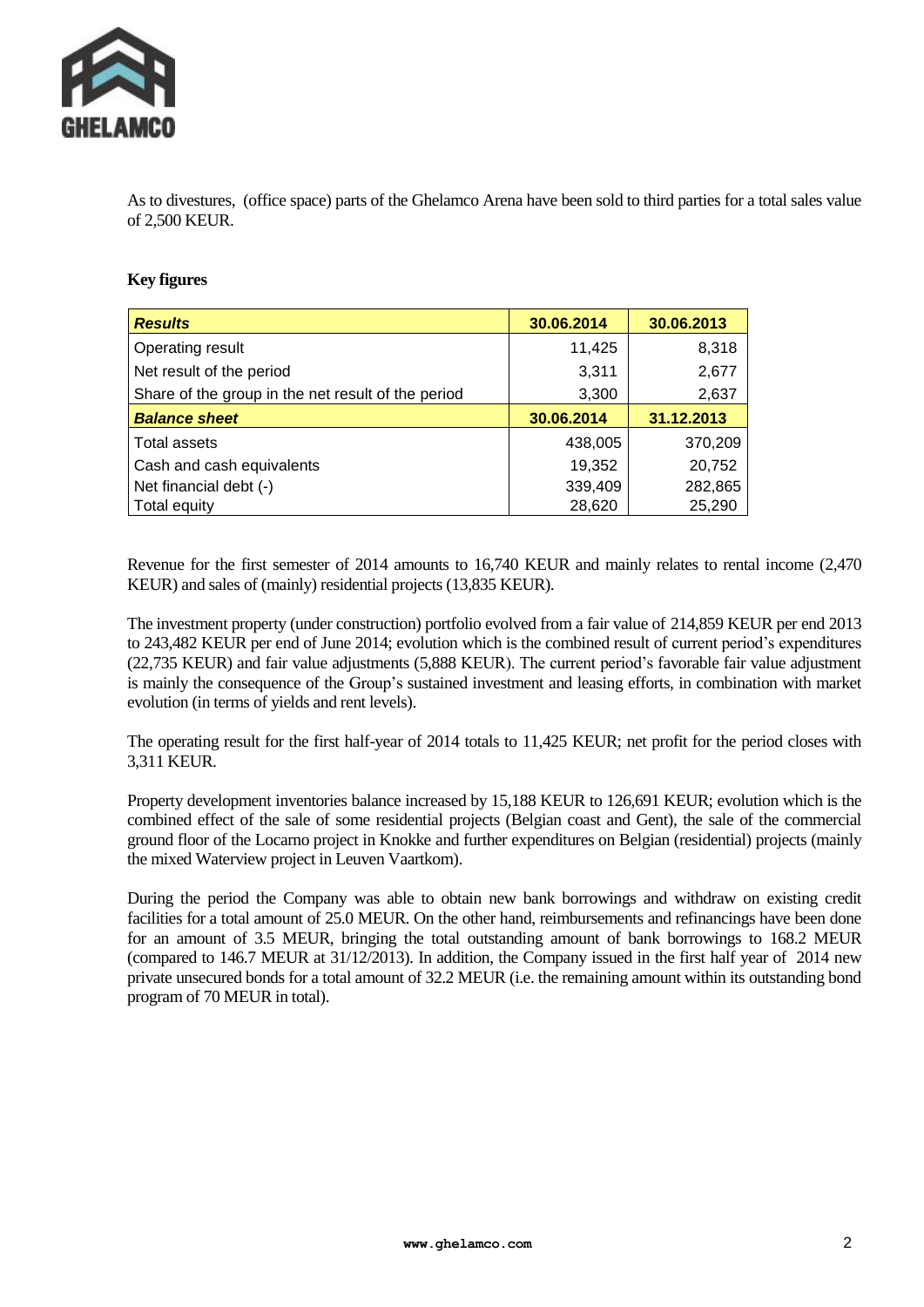

#### **Overview**

In Belgium, the Group's main development activities during the first half of 2014 related to:

- Completion, delivery and welcoming of the first tenants in the Blue Towers in Gent (28,600 sqm office space in total in the Artevelde Park). Per date of the curent report, approx; 60% of the project has been leased.
- Continuation of constructon works of the Waterview project in Leuven Vaartkom (mixed project of +/- 460 student homes,  $+/- 5,000$  sqm retail and  $+/- 1,000$  parking spaces). Per date of the current report there's significant confirmed interest from investors for the resp. parts of the project.
- Continuation of realisation efforts on the "Le 8300" luxurious wellness hotel in Knokke-Zoute (+/- 40 exclusive rooms), which is expected to be completed by mid 2015.

As to divestures/revenues:

- Sale of (office) parts in the Ghelamco Arena for a total sales value of 2,500 KEUR
- Sale of the commercial ground floor of the Locarno project in Knokke (6,300 KEUR)
- Sale of some residential projects at the Belgian coast (4,020 KEUR) and at Blaisant Park in Gent (3,467 KEUR)

#### **Outlook**

It is the Company's strategy to further diversify its development portfolio by spreading its developments over different real estate segments and/or mixed projects.

For the second half of 2014, the Company will continue its sustained growth. In addition, it will closely monitor specific evolutions in its active markets and real estate segments. Considering its sound financial structure and the expected further market evolutions (in terms of tenant activity and evolution in yields), the Company is confident to achieve this growth and its goals for 2014 in general.

#### **Risks**

Due to its activities, the Company is exposed to a variety of financial and operational risks: including interest rate risk, price risk, credit risk and liquidity risk. Financial risks relate to the following financial instruments: trade receivables, cash and cash equivalents, trade and other payables and borrowings.

These risks, which are described in detail in the International Real Estate Construction NV IFRS Consolidated Financial Statements at 31 December 2013, remain applicable for the second year-half of 2014 and are closely managed and monitored by the Company's management.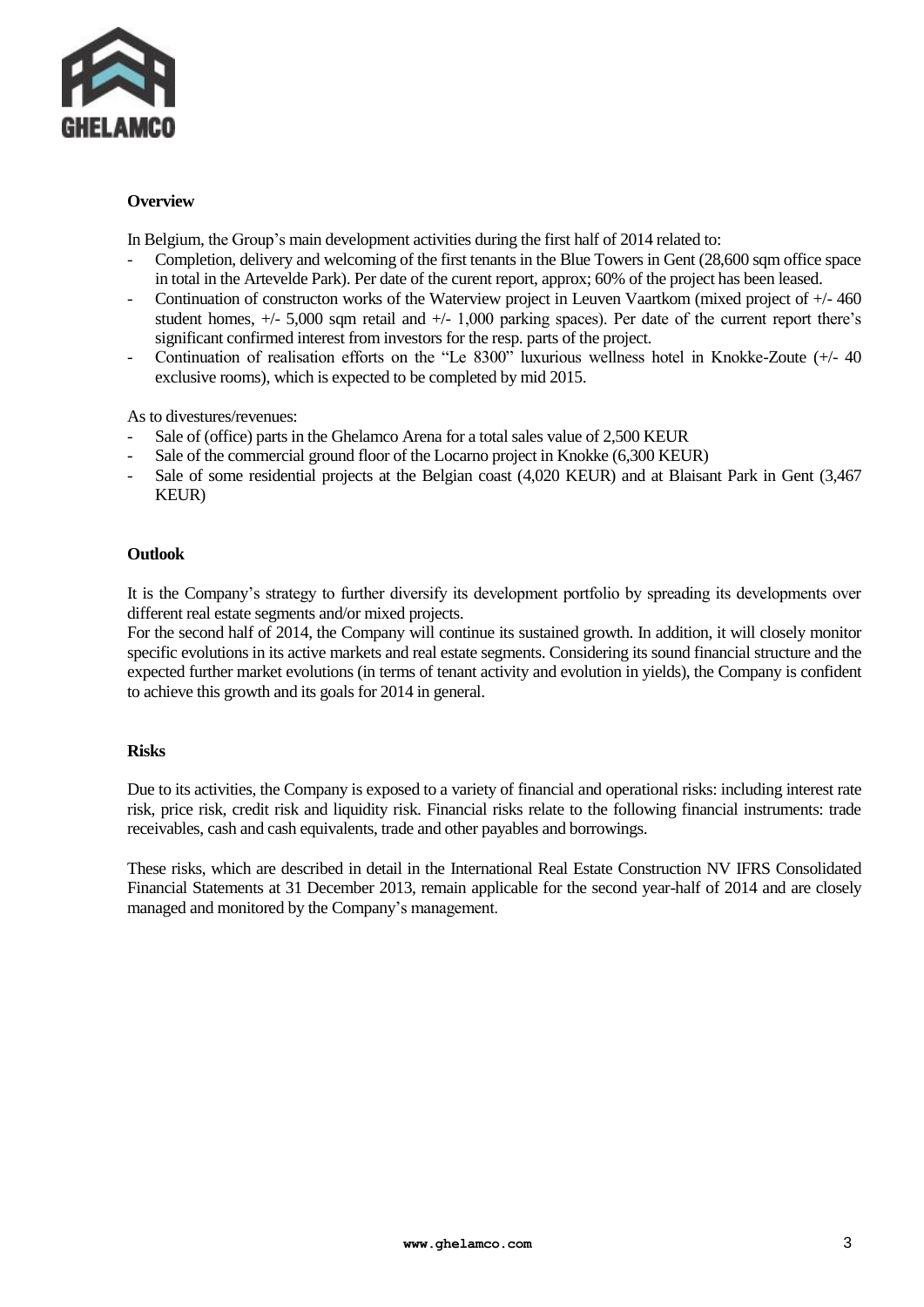

### Declaration in accordance with Art. 13 of the Belgian Royal Decree of 14 November 2007

The Management, acting in the name of and on behalf of GHELAMCO INVEST NV, attest that to the best of their knowledge,

- the interim condensed financial statements are prepared in accordance with applicable accounting standards and give, in all material respect, a true and fair view of the consolidated assets and liabilities, financial position and consolidated results of the Company and of its subsidiaries included in the consolidation for the six month period:
- the interim financial management report, in all material respect, gives a true and fair view of all important events and significant transactions with related parties that have occurred in the first six month period and their effects on the interim financial statements, as well as an overview of the most significant risks and uncertainties we are confronted with for the remaining six months of the financial year.

**Paul Gheysens** CEO & Managing Director leper 29/09/2014

**Philippe Pannier** CFO leper 29/09/2014

#### *About Ghelamco*

*Ghelamco Group is a leading European real estate investor and developer active in the offices, residential, retail and logistics markets. It maintains a high quality internal control with respect for agreed milestones over all its project development phases: land purchase, planning, coordinating the construction phase and sale or lease. Its projects combine prime and strategic locations with efficient and aesthetically inspiring designs and correct timing. Its successes on the Belgian, French, Polish, Ukrainian and Russian markets are generated by the group's professional and enthusiastic staff that is driven by the vision and passion of its management.*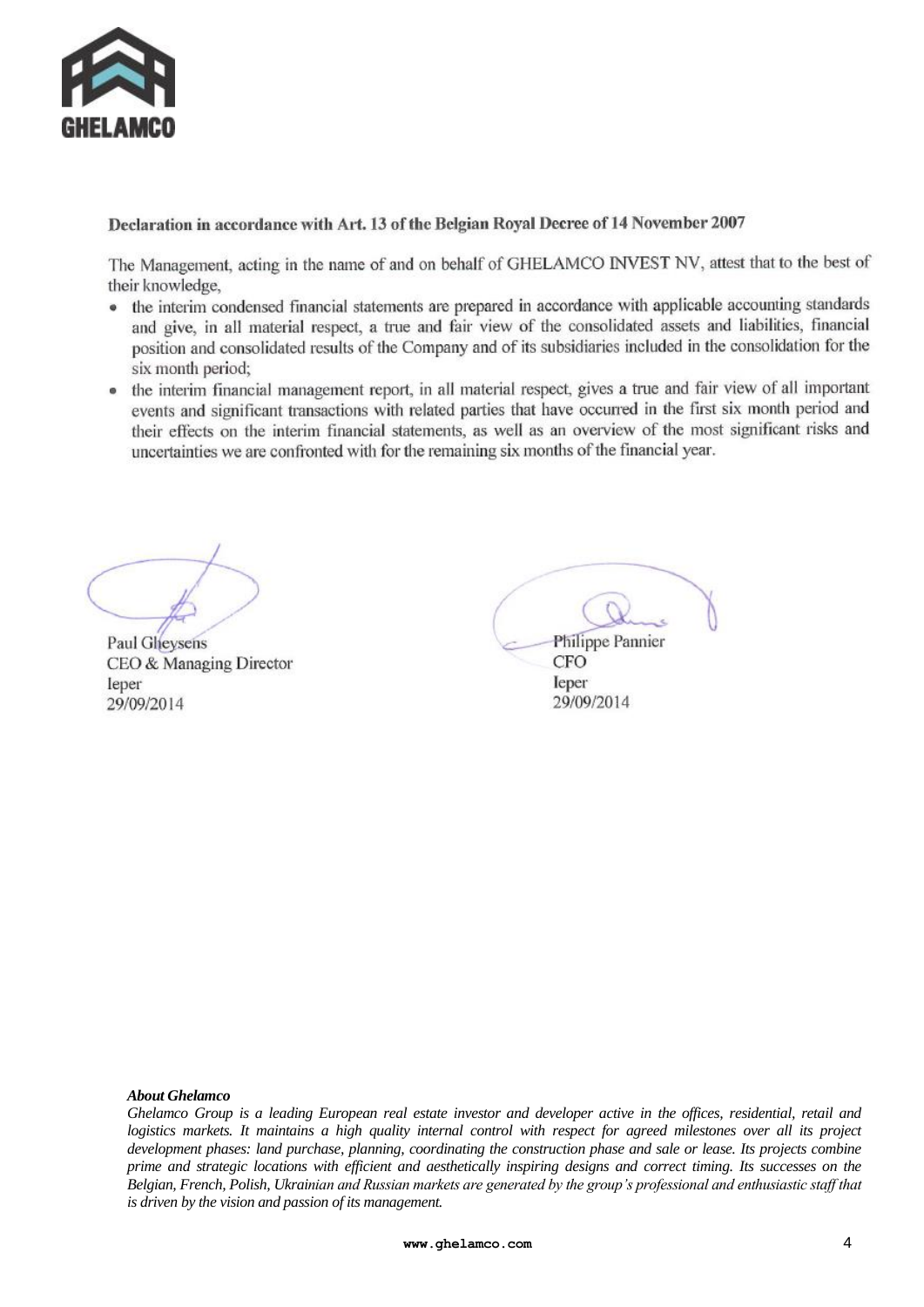

## **Condensed consolidated income statement (in KEUR)**

| ÷                                                | 30/06/2014 | 30/06/2013         |
|--------------------------------------------------|------------|--------------------|
| Revenue                                          | 16,740     | 4,765              |
| Other operating income                           | 808        | 92                 |
|                                                  | $-9,096$   |                    |
| Cost of Property Development Inventories         | $-208$     | $-1,289$<br>$-167$ |
| Employee benefit expense                         | $-32$      | $-535$             |
| Depreciation amortisation and impairment charges | 5,888      | 8,545              |
| Gains from revaluation of Investment Property    | $-2,675$   |                    |
| Other operating expense                          |            | $-3,093$           |
| <b>Operating result</b>                          | 11,425     | 8,318              |
|                                                  |            |                    |
| Finance income                                   | 268        | 103                |
| Finance costs                                    | $-6,271$   | $-3,630$           |
| Result before income tax                         | 5,422      | 4,791              |
|                                                  |            |                    |
| Income tax expense                               | $-2,111$   | $-2,114$           |
| <b>Result of the period</b>                      | 3,311      | 2,677              |
|                                                  |            |                    |
| <b>Attributable to</b>                           |            |                    |
| Equity holders of parent                         | 3,300      | 2,637              |
| Non-controlling interests                        | 11         | 40                 |

## **Condensed consolidated statement of comprehensive income (in KEUR)**

|                                                           | 30/06/2014 | 30/06/2013 |
|-----------------------------------------------------------|------------|------------|
| <b>Profit for the period</b>                              | 3,311      | 2,677      |
| Exchange differences on translating foreign<br>operations | 0          |            |
| Other                                                     | $-12$      |            |
| Other comprehensive income of the period                  | $-12$      |            |
|                                                           |            |            |
| <b>Total Comprehensive income for the period</b>          | 3,299      | 2,677      |
| Attributable to                                           |            |            |
| Equity holders of parent                                  | 3,288      | 2,637      |
| Non-controlling interests                                 | 11         | 40         |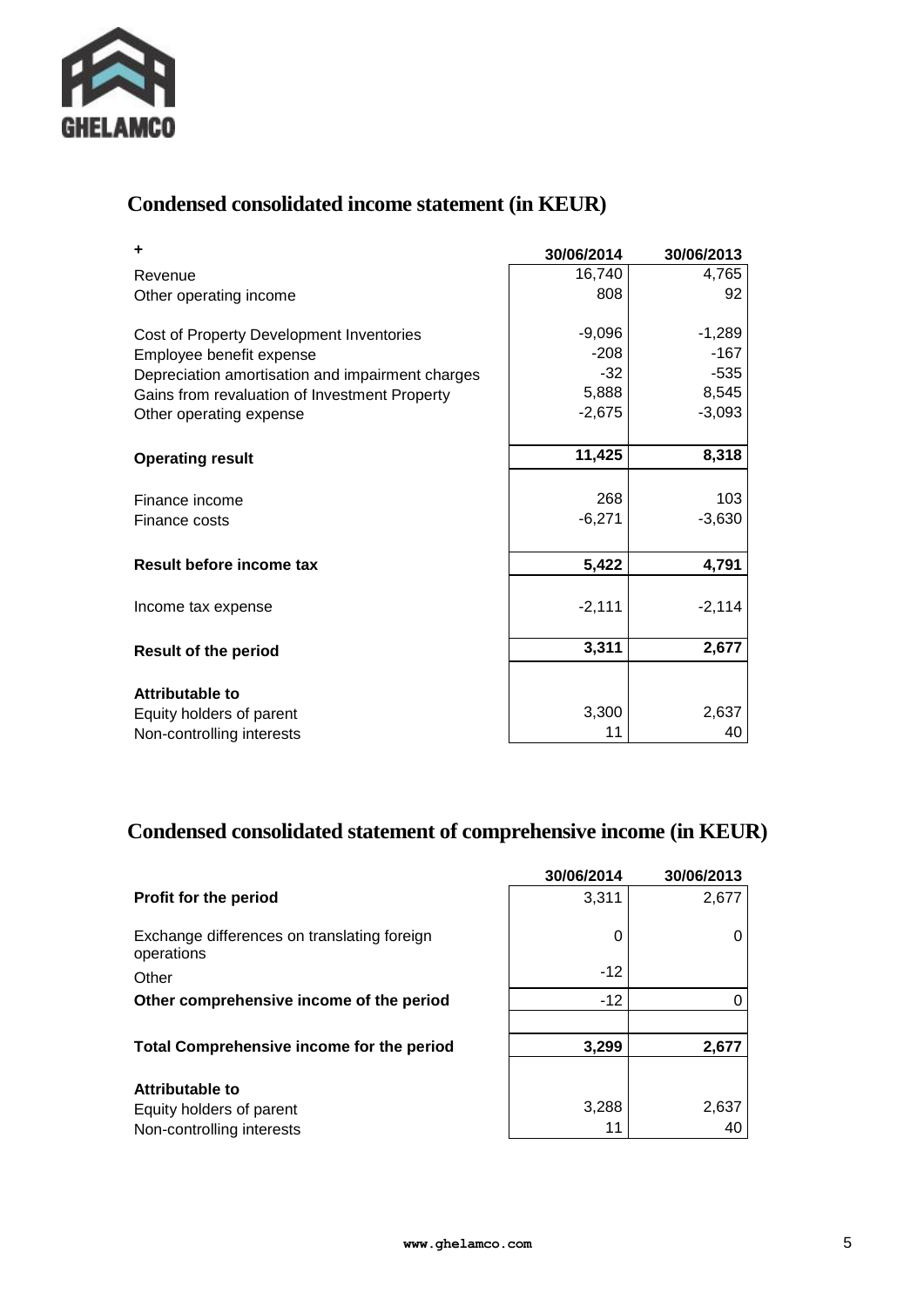

## **Condensed consolidated balance sheet (in KEUR)**

| 30/06/2014 | 31/12/2013                                                              |
|------------|-------------------------------------------------------------------------|
|            |                                                                         |
|            |                                                                         |
| 243,482    | 214,859                                                                 |
|            | 321                                                                     |
|            | 1,380                                                                   |
|            | 2,457                                                                   |
|            | 2,530                                                                   |
|            | 500<br>O                                                                |
|            |                                                                         |
| 251,145    | 222,047                                                                 |
|            |                                                                         |
|            |                                                                         |
| 126,691    | 111,503                                                                 |
| 39,822     | 12,423                                                                  |
| 20         |                                                                         |
| 0          |                                                                         |
|            | 3,475                                                                   |
|            |                                                                         |
|            | 20,752                                                                  |
| 186,860    | 148,162                                                                 |
|            |                                                                         |
| 438,005    | 370,209                                                                 |
|            | 311<br>1,380<br>2,661<br>2,936<br>375<br>0<br>975<br>$\Omega$<br>19,352 |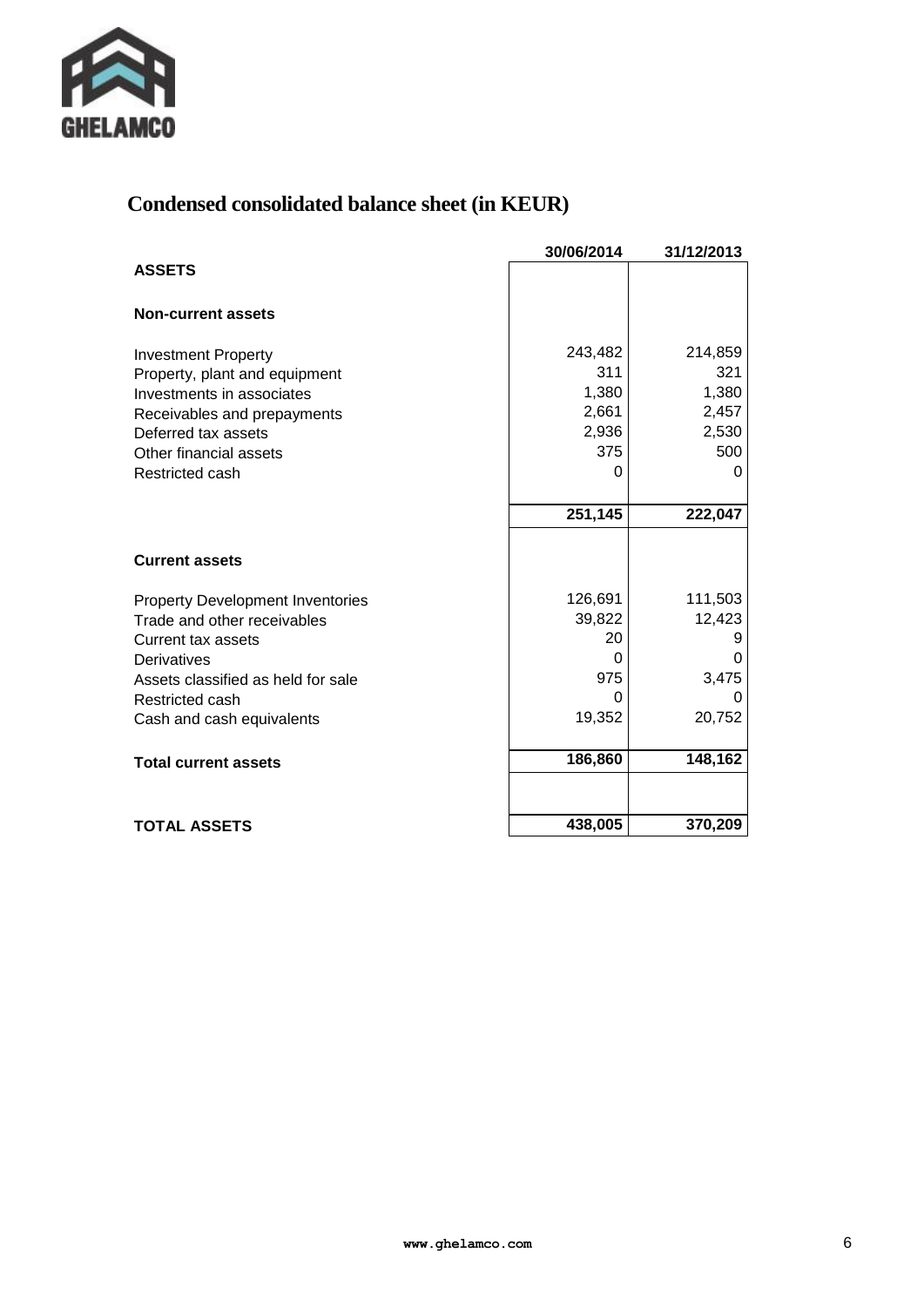

## **Condensed consolidated balance sheet (in KEUR) (cont'd)**

|                                                                             | 30/06/2014  | 31/12/2013  |
|-----------------------------------------------------------------------------|-------------|-------------|
| <b>EQUITY AND LIABILITIES</b>                                               |             |             |
| Capital and reserves attributable to the<br><b>Company's equity holders</b> |             |             |
| Share capital                                                               | 1,490       | 1,490       |
| <b>CTA</b>                                                                  | 0           | O           |
| Retained earnings                                                           | 26,998      | 23,710      |
|                                                                             | 28,488      | 25,200      |
| Non-controlling interests                                                   | 132         | 90          |
| <b>TOTAL EQUITY</b>                                                         | 28,620      | 25,290      |
| <b>Non-current liabilities</b>                                              |             |             |
|                                                                             |             |             |
| Interest-bearing loans and borrowings                                       | 229,093     | 230,471     |
| Deferred tax liabilities<br>Other non-current liabilities                   | 15,588<br>0 | 13,121<br>O |
| Long-term provisions                                                        | 178         | 178         |
|                                                                             |             |             |
| <b>Total non-current liabilities</b>                                        | 244,859     | 243,770     |
| <b>Current liabilities</b>                                                  |             |             |
| Trade and other payables                                                    | 34,595      | 26,566      |
| <b>Current tax liabilities</b>                                              | 263         | 1,437       |
| Interest-bearing loans and borrowings                                       | 129,668     | 73,146      |
| Short-term provisions                                                       | 0           | 0           |
| <b>Total current liabilities</b>                                            | 164,526     | 101,149     |
| <b>Total liabilities</b>                                                    | 409,385     | 344,919     |
|                                                                             |             |             |
| <b>TOTAL EQUITY AND LIABILITIES</b>                                         | 438,005     | 370,209     |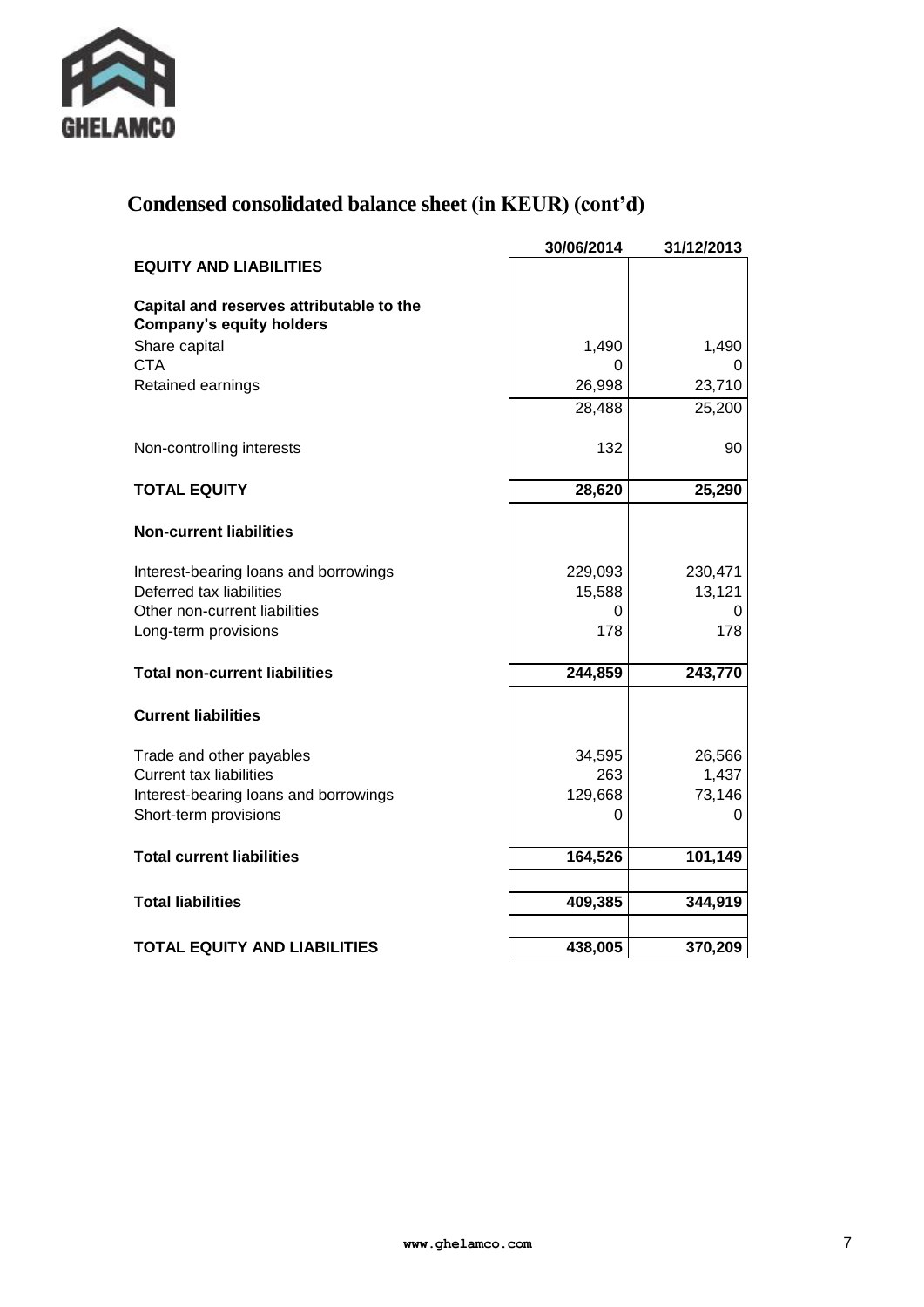

## **Condensed consolidated cash flow statement (in KEUR)**

|                                                          | 30/06/2014 | 30/06/2013 |
|----------------------------------------------------------|------------|------------|
| Cash flow from operating activities                      |            |            |
| Result of the year before income tax<br>Adjustments for: | 5,422      | 4,791      |
| - Change in fair value of investment property            | $-5,888$   | $-8,545$   |
| - Depreciation, amortization and impairment charges      | 32         | 35         |
| - Result on disposal investment property                 |            |            |
| - Change in provisions                                   |            | $-21$      |
| - Net finance costs                                      | 5,449      | 3,132      |
| - Movements in working capital:                          |            |            |
| - change in inventory                                    | $-15,188$  | $-11,549$  |
| - change in trade & other receivables                    | $-27,399$  | 767        |
| - change in trade & other payables                       | 5,070      | 7,271      |
| - change in fair value of derivatives                    |            |            |
| - Movement in other non-current liabilities              |            |            |
| - Other non-cash items                                   | 19         | 12         |
|                                                          |            |            |
| Income tax paid                                          | $-1,235$   | $-106$     |
| Interest paid                                            | $-4,496$   | $-3,235$   |
|                                                          |            |            |
| Net cash from operating activities                       | $-38,214$  | $-7,448$   |
| Cash flow from investing activities                      |            |            |
| Interest received                                        | 268        | 103        |
| Purchase of property, plant & equipment                  | $-22$      |            |
| Purchase of investment property (*)                      | $-20,997$  | $-48,861$  |
| Proceeds from disposal of investment property            | 2,500      | 6,700      |
| Cash in/outflow re. other non-current financial assets   | $-79$      | $-3,495$   |
| Net cash flow used in investing activities               | $-18,330$  | $-45,553$  |
|                                                          |            |            |
| <b>Financing Activities</b>                              |            |            |
| Proceeds from borrowings                                 | 58,603     | 32,381     |
| Repayment of borrowings                                  | $-3,459$   | $-6,147$   |
| Dividends paid                                           |            | $-13$      |
| Net cash inflow from / (used in) financing               |            |            |
| activities                                               | 55,144     | 26,221     |
| Net increase in cash and cash equivalents                | $-1,400$   | $-26,780$  |
| Cash and cash equivalents at 1 January                   | 20,752     | 28,355     |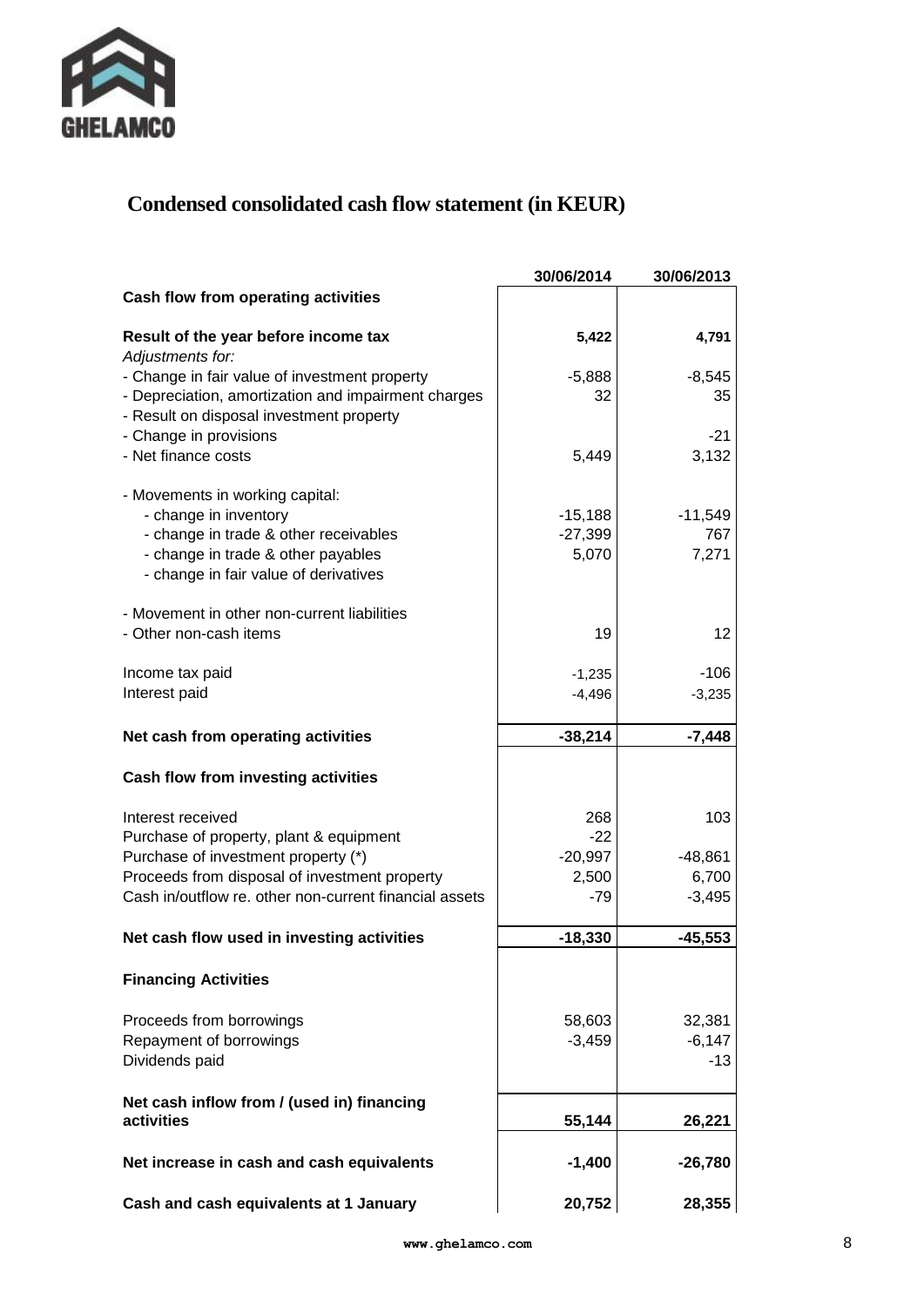

| Cash and cash equivalents at the end of the |        |       |
|---------------------------------------------|--------|-------|
| period                                      | 19.352 | 1.575 |

| 19,352 | 1,575 |  |
|--------|-------|--|

(\*): investment property expenditures per 30/06/2014 include capitalized interest expenses for an amount of 932 KEUR.

## **Condensed consolidated statement of changes in equity (in KEUR)**

|                                                                                | Attributable to the equity holders |                                             |                             | Non-<br>controlling<br>interests | <b>Total equity</b> |
|--------------------------------------------------------------------------------|------------------------------------|---------------------------------------------|-----------------------------|----------------------------------|---------------------|
|                                                                                | <b>Share</b><br>capital            | <b>Cumulative</b><br>translation<br>reserve | <b>Retained</b><br>earnings |                                  |                     |
| <b>Balance at 1 January 2013</b>                                               | 1,490                              | $\pmb{0}$                                   | 17,783                      | 73                               | 19,346              |
| translation<br>Foreign<br>currency<br>(CTA)                                    |                                    |                                             |                             |                                  |                     |
| Profit/(loss) for the year                                                     |                                    |                                             | 2,637                       | 40                               | 2,677               |
| Dividend distribution                                                          |                                    |                                             | $-13$                       |                                  | $-13$               |
| Change in non-controlling<br>interests<br>Change in the consolidation<br>scope |                                    |                                             |                             |                                  |                     |
| Other                                                                          |                                    |                                             |                             | 1                                | 1                   |
| Balance at 30 June 2013                                                        | 1,490                              | $\pmb{0}$                                   | 20,407                      | 114                              | 22,011              |
| <b>Balance at 1 January 2014</b>                                               | 1,490                              | $\pmb{0}$                                   | 23,710                      | 90                               | 25,290              |
| Foreign currency translation<br>(CTA)                                          |                                    |                                             |                             |                                  |                     |
| Profit/(loss) for the year                                                     |                                    |                                             | 3,300                       | 11                               | 3,311               |
| Dividend distribution                                                          |                                    |                                             |                             |                                  |                     |
| Change in non-controlling<br>interests                                         |                                    |                                             |                             |                                  |                     |
| Change in the consolidation<br>scope                                           |                                    |                                             |                             | 31                               | 31                  |
| Other                                                                          |                                    |                                             | $-12$                       |                                  | $-12$               |
| Balance at 30 June 2014                                                        | 1,490                              | $\pmb{0}$                                   | 26,998                      | 132                              | 28,620              |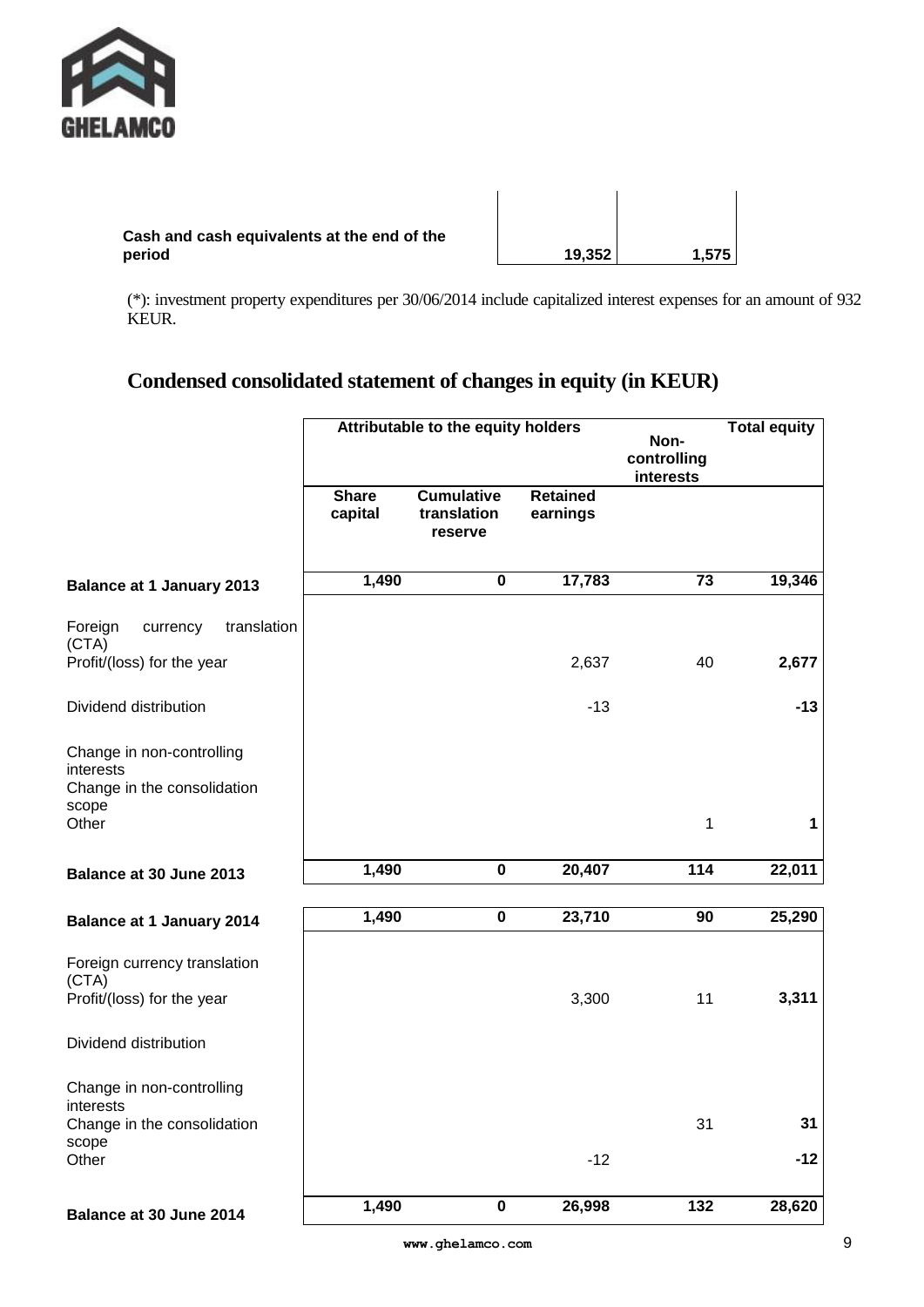

## **Notes to the condensed consolidated interim financial statements at 30 June 2014**

#### **1. Basis of preparation**

The condensed consolidated interim financial statements have been prepared in accordance with IAS 34 "Interim Financial Reporting", as adopted by the European Union.

The new interpretations and standards that were applicable in 2014 did not have any significant impact on the group financial statements.

#### **2. Significant accounting policies**

The condensed consolidated interim financial statements are prepared on a historic cost basis, with the exception of investment property (under construction) and derivative financials instruments, which are stated at fair value.

All figures are in thousands of EUR (KEUR), unless stated otherwise.

The accounting policies adopted are consistent with those followed for the preparation of the Company's consolidated financial statements for the year ended 31 December 2013.

#### **3. Property development inventories**

Property Development Inventories contain mainly plots of land held for development of residential purposes and residential buildings either finished or still under construction.

|                                            |         | 30/06/2014 31/12/2013 |
|--------------------------------------------|---------|-----------------------|
| <b>Property Development</b><br>Inventories | 126.596 | 111.386               |
| Raw materials                              | 77      | 77                    |
| Finished goods                             | 18      | 40                    |
|                                            | 126,691 | 111,503               |

The inventory mainly relates to residential projects (both finalized and under construction) at the Belgian coast, mainly in Knokke and Oostduinkerke, the 'Nieuwe Filature' brownfield site in Gent  $(24,000 \text{ m}^2 \text{ plot, for the}$ development of an approx.  $35,000 \text{ m}^2$  mixed residential, student flat and retail space project) and the Waterview project (+/- 460 student homes, +/- 5,000 sqm retail space and +/- 1,000 parking spaces in Vaartkom Leuven).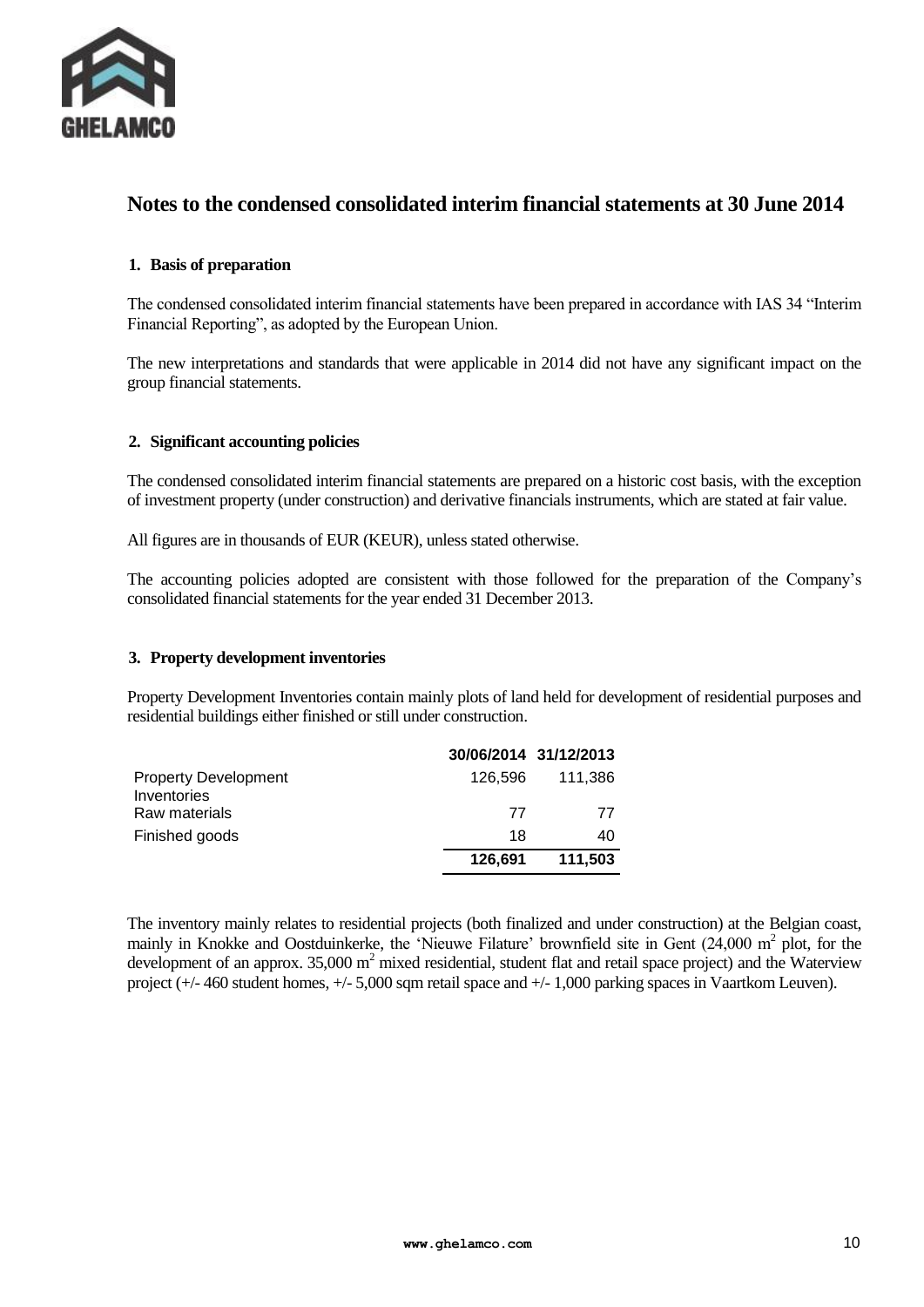

#### **4. Investment property (under construction)**

| <b>Balance at 31 December 2013</b>        | 214,859 |
|-------------------------------------------|---------|
| Acquisition of properties                 | 2,925   |
| Acquisition through business combinations |         |
| Subsequent expenditure                    | 19,810  |
| <b>Transfers</b>                          |         |
| Assets classified as held for sale        |         |
| Other transfers                           |         |
| Adjustment to fair value through P/L      | 5,888   |
| <b>Disposals</b>                          |         |
| CTA                                       |         |
| Other                                     |         |
| Balance at 30 June 2014                   | 243,482 |

Investment Properties are stated at fair value as determined by either independent appraisers or by management and are classified in 4 categories:

- A. Land without pre-pemit approval, held for capital appreciation or undetermined use (fair value based on comparative method);
- B. Land with pre-permit approval held for development and investment (fair value based on the potential of constructing leasable m<sup>2</sup>);
- C. Land + Construction ongoing (fair value based on the residual method);
- D. Completed Projects held for investment.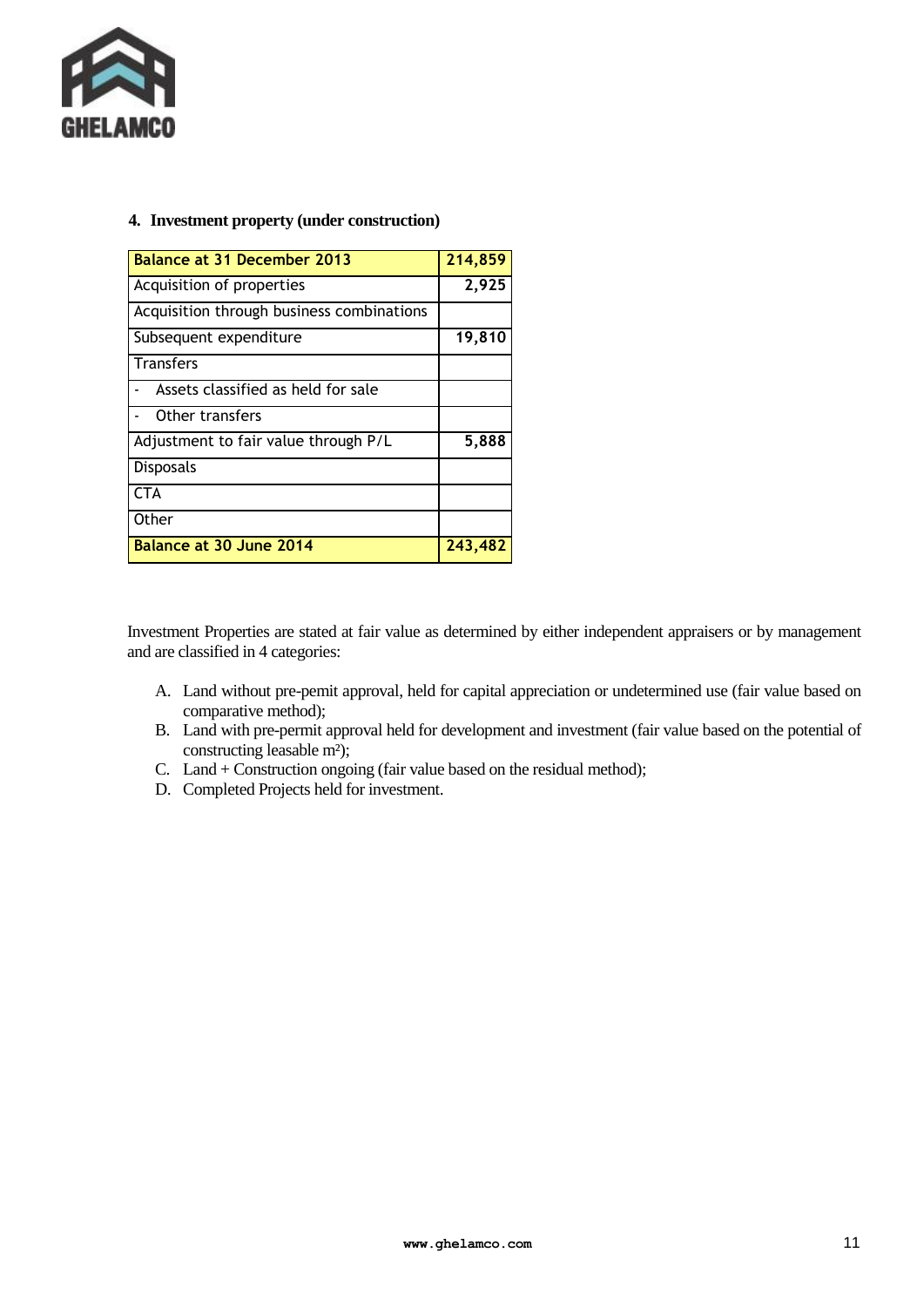

| Country + SPV          | <b>Commercial Name</b>           | <b>Valuation</b> |     | Cat 30/06/2014 | 31/12/2013  |
|------------------------|----------------------------------|------------------|-----|----------------|-------------|
|                        |                                  |                  |     | <b>KEUR</b>    | <b>KEUR</b> |
| <b>BELGIUM</b>         |                                  |                  |     |                |             |
|                        |                                  |                  |     |                |             |
| Leisure Property       | Golf Knokke Zoute                | Man              | A   | 30,784         | 26,159      |
| WRP                    | Wavre Retail Park                | Man              | A   | 12,600         | 12,600      |
| L-Park                 | L-Park                           | <b>CBRE</b>      | D   | 39,000         | 35,200      |
| <b>Retail Gent</b>     | <b>Retail Gent</b>               | <b>CBRE</b>      | D   | 17,450         | 17,450      |
| <b>Parking Gent</b>    | Parking Gent                     | <b>CBRE</b>      | C/D | 30,221         | 28,848      |
| <b>Parking Estates</b> | <b>Parking Estates</b>           | <b>CBRE</b>      | C/D | 2,371          | 2,371       |
| Zeewind                | Zeewind                          | Man              | D   | 1,737          | 1,737       |
| <b>Schelde Offices</b> | <b>Schelde Offices</b>           | Cushman          | C/D | 26,339         | 20,478      |
| Arte Offices           | <b>Arte Offices</b>              | Cushman          | C/D | 24,516         | 19,107      |
| <b>Ring Hotel</b>      | <b>Ring Hotel</b>                | Man              | B   | 4,189          | 1,155       |
| Ring Multi             | <b>Ring Multi</b>                | Cushman          | C/D | 18,645         | 17,935      |
| Docora                 | Ghelamco Arena<br><b>Offices</b> | Cushman          | C/D | 14,662         | 13,300      |
| <b>Ring Offices</b>    | <b>Ring Offices</b>              | Cushman          | C/D | 2,350          | 2,350       |
| Le 8300                | Le 8300                          | Man              | C   | 18,618         | 16,169      |

**TOTAL : 243,482 214,859**

Legend : Man = Management valuation, CBRE = CBRE valuaton report, Cushman = Cushman & Wakefield valuation report

Some parts of the Ghelamco Arena multifunctional space have per end of June 2014 already been (pre-)sold, and have for that as of 30/06/2014 been reclassified to assets held for sale (975 KEUR).

The average yields used in the expert valuations (applying residual method) on 30 June are as follows:

- 6.00% to 6.65% for Belgian office projects, depending on the location, specifics and nature of the investment (vs. 6.00% to 6.65% per 31/12/2013);
- 6.25% to 7.0% for other Belgian (mainly retail) projects, depending on the specifics, nature and location of the investment (vs. 6.25% to 6.50% per 31/12/2013).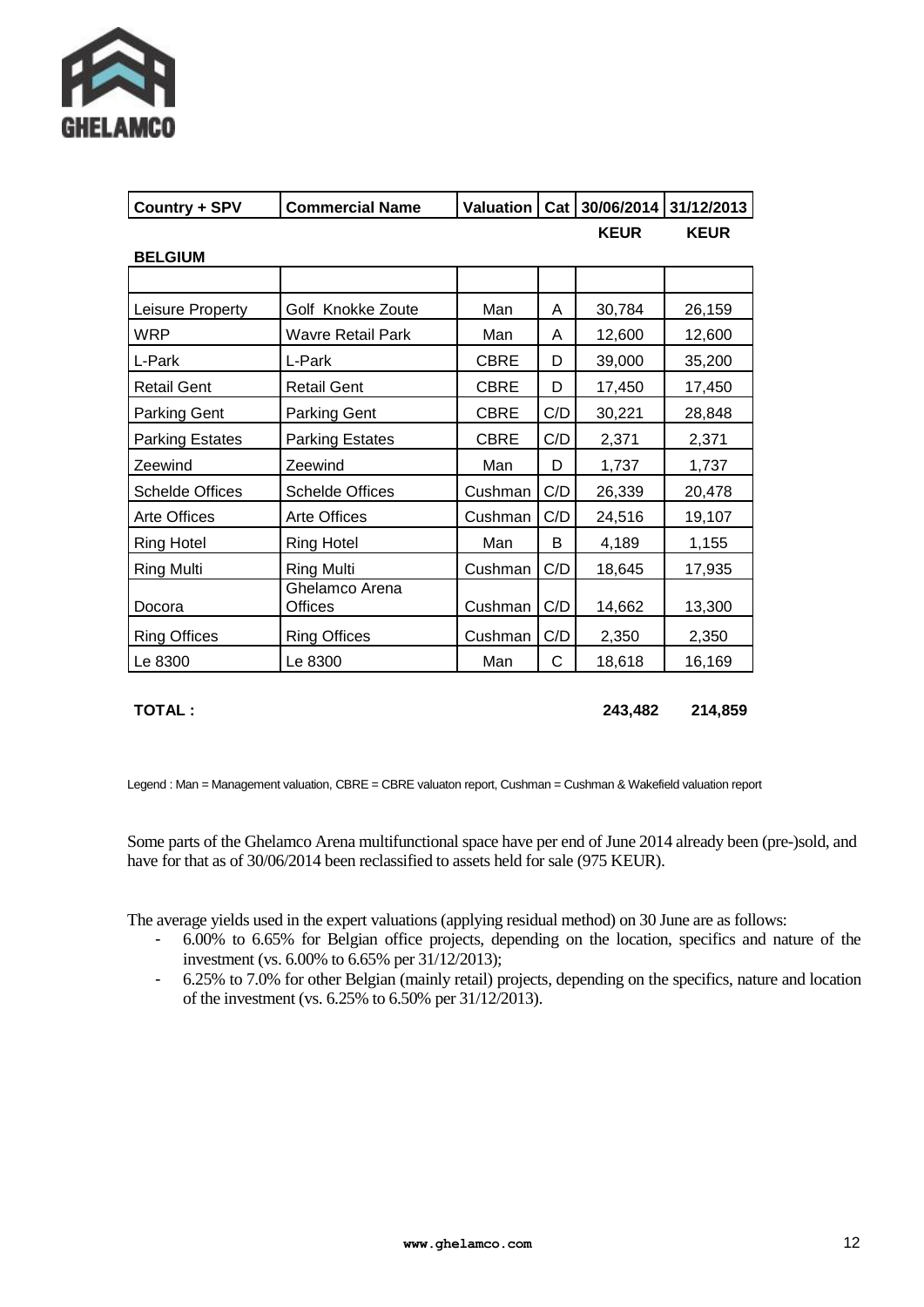

#### **5. Interest bearing loans and borrowings**

|                                  |         | 30/06/2014 31/12/2013 |
|----------------------------------|---------|-----------------------|
| Non-current                      |         |                       |
| Bank borrowings - floating rate  | 41,566  | 73,581                |
| Other borrowings                 | 187,527 | 156,890               |
| Finance lease liabilities        |         |                       |
|                                  | 229,093 | 230,471               |
| <b>Current</b>                   |         |                       |
| Bank borrowings - floating rate  | 126,668 | 73,146                |
| Other borrowings – floating rate | 3,000   | 0                     |
| Finance lease liabilities        |         |                       |
|                                  | 129,668 | 73,146                |
| <b>TOTAL</b>                     | 358,761 | 303,617               |

#### 5.1 Bank borrowings

During the period, the Group obtained new secured bank loans expressed in EUR and drew on existing credit facilities for a total amount of 25.0 MEUR, all of which are Euribor based. On the other hand, reimbursements (and/or refinancings) have been done for a total amount of 3.5 MEUR, net of prolongation of a number of borrowings.

When securing debt finance for its (larger) projects, the Company always negotiates long term agreements with its banks. Under these agreements, the bank swaps land acquisition loans (usually 2-year term) into development loans (usually additional 2-year term) and swaps development loans into investment loans (mostly 5 years term) upon the fulfilment of pre-agreed conditions.

Most banking partners of the Company have accepted the above as a "framework" for past, current and future cooperation.

For the purpose of these financial statements, the Company treated its bank borrowings (or the maturing part of it) as current when the swap date from "acquisition loan into development loan" falls within the next accounting year.

Non-current borrowings (41,566 KEUR) are maturing within a 3 years period.

With respect to the outstanding short-term borrowings, it is to be mentioned that in the second half of 2014 part will be reimbursed following the contractual terms, but significant parts will also be repaid upon sale/disposal of the related projects and parts will be prolonged or refinanced (e.g. through swap to investment loan).

34% of the outstanding non-current borrowings is maturing within a 3 years-period, 45% is maturing between 3 and 5 years, 21% is maturing after more than 5 years.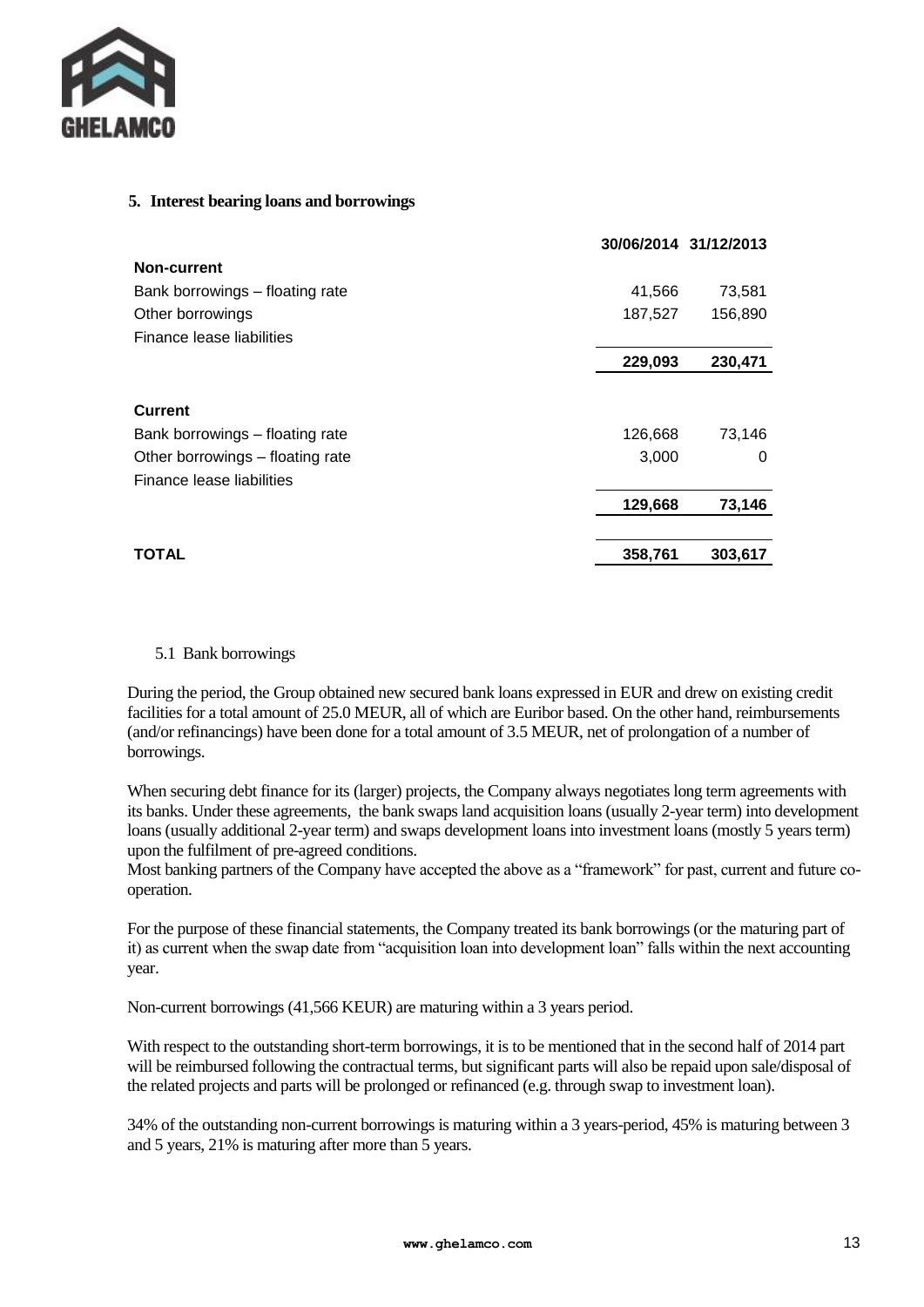

5.2 Bonds (109,646 KEUR)

The Company has in 2012 issued private unsecured bonds for a total amount of 42 MEUR (25.05 MEUR bond serie A, 16.95 MEUR bond serie B). These bonds, which are secured by a first demand guarantee from Ghelamco Group Comm. VA and of which the issuance has been coordinated by KBC Securities and Belfius Bank, have been underwritten by a select group of institutional investors and high-net-worth individuals. Bonds serie A has as maturity date 13/12/15 and bears a fixed interest of 7.0%. Bonds serie B has as maturity date 13/12/17 and bears a fixed interest of 7.875%.

Goal of the issue is to diversify financial resources and secure the mid-term funding necessary to secure the realization of the pipeline of Belgian and French projects.

In addition, the Company has in the second half of 2013 and the first half of 2014 again issued private unsecured bonds for a total amount of 70 MEUR, secured by a first demand guarantee from Ghelamco Group Comm. VA, having as maturity date 28/02/2018 and bearing an intersest rate of 6.25%. The above bond program has again been coordinated by KBC Securities and Belfius Bank.

Total balance of outstanding bonds per balance sheet date (109.646 KEUR) represents the amount of issue (112 MEUR) less capitalized issue costs (of which mainly the issuing banks' arrangement fees), which are amortized over the term of the bonds.

#### 5.3 Other loans

Remaining outstanding loans (80,881 KEUR) mainly relate to intercompany loans from the Ghelamco Group cash pool (Peridot SL), to which the Company has access at all times. These intercompany loans are granted at arm's length conditions.

No defaults of payments or breaches of borrowing agreements occurred as of 30 June 2014. Bank borrowings are secured by amongst others the property development projects of the Company, including land and in-process construction, pledge on SPV shares, etc.

The bonds are secured by a first demand guarantee by Ghelamco Group Comm. VA.

The loan agreements granted by the bank are sometimes subject to a number of covenants (Loan to Value, Loan to Cost, Debt Service Cover). During the period and per end of the period, there were no events of default in respect of these borrowings.

Also the terms and conditions of the bond issue have been complied with as of balance sheet date.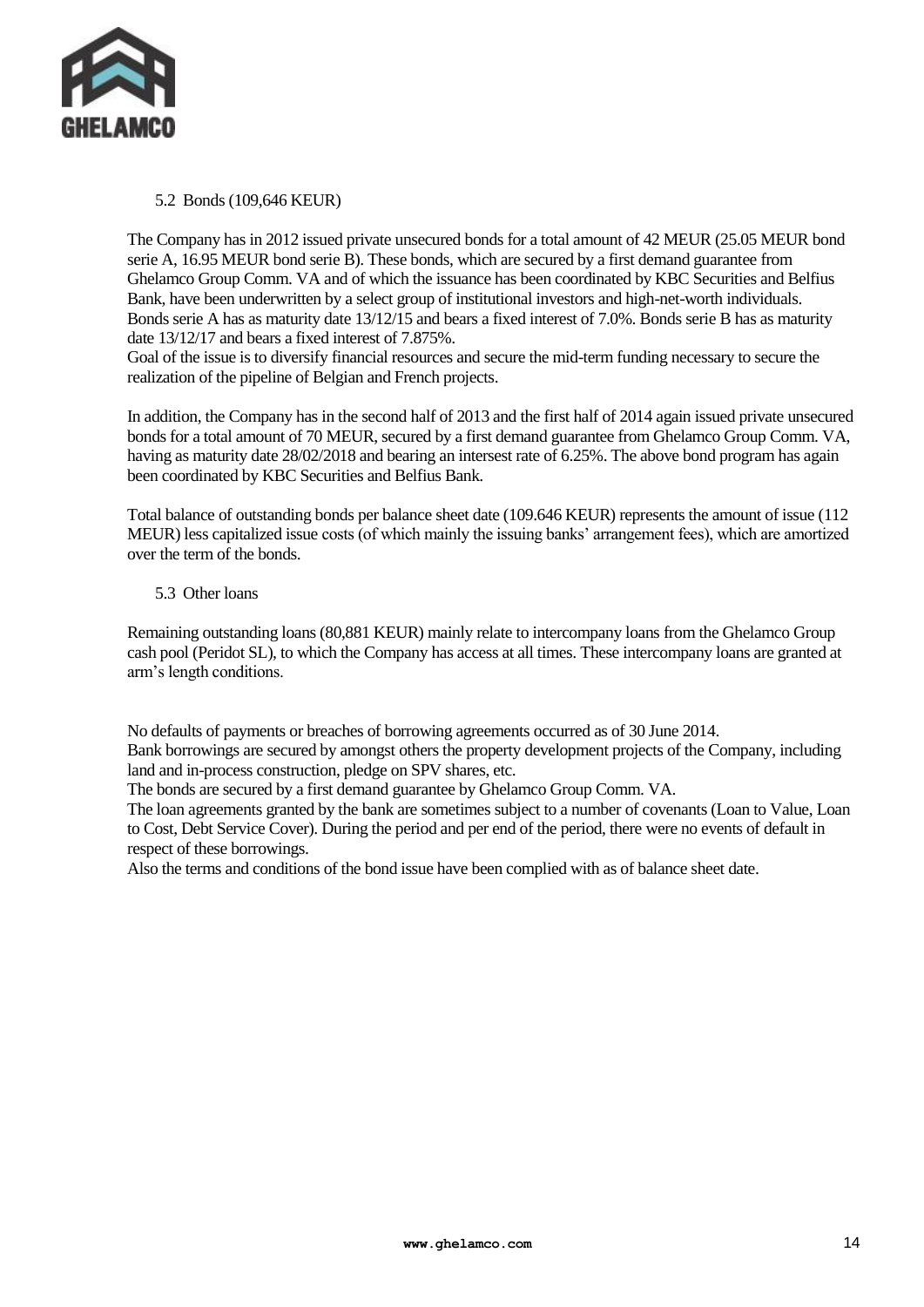

#### **6. Revenue**

Revenue can be detailed as follows:

|                               | 30.06.2014 | 30.06.2013 |
|-------------------------------|------------|------------|
| Sales of Residential Projects | 13,835     | 3,175      |
| Rental Income                 | 2,470      | 1,370      |
| Other                         | 435        | 220        |
| <b>TOTAL REVENUE</b>          | 16,740     | 4,765      |

The rental income as of 30 June 2014 relates to rent from commercial projects (mainly L-Park Leuven, the Brico Plan-It retail hall in Gent, the Blue Towers, the Artevelde Park parking project and multifunctional space in the Ghelamco Arena).

The (mainly) residential projects sales as of 30 June 2014 mainly relate to:

- Villas and apartments at the Belgain coast (4,020 KEUR)
- Blaisant Park Gent (3,467 KEUR; invoicing of 41 apartments and 43 parking spaces under the Breyne legislation)
- Ground floor retail space in the Locarno project in Knokke (6,300 KEUR)

#### **7. Other items included in operating profit/loss**

|                                                      |       | 30/06/2014 30/06/2013 |
|------------------------------------------------------|-------|-----------------------|
| <b>Gains from revaluation of Investment Property</b> | 5.888 | 8.545                 |

Fair value adjustments over the first half of 2014 amount to 5,888 KEUR, which is mainly the result of current period's further investment and leasing efforts, in combination with evolution in market conditions (yield and rent level evolution).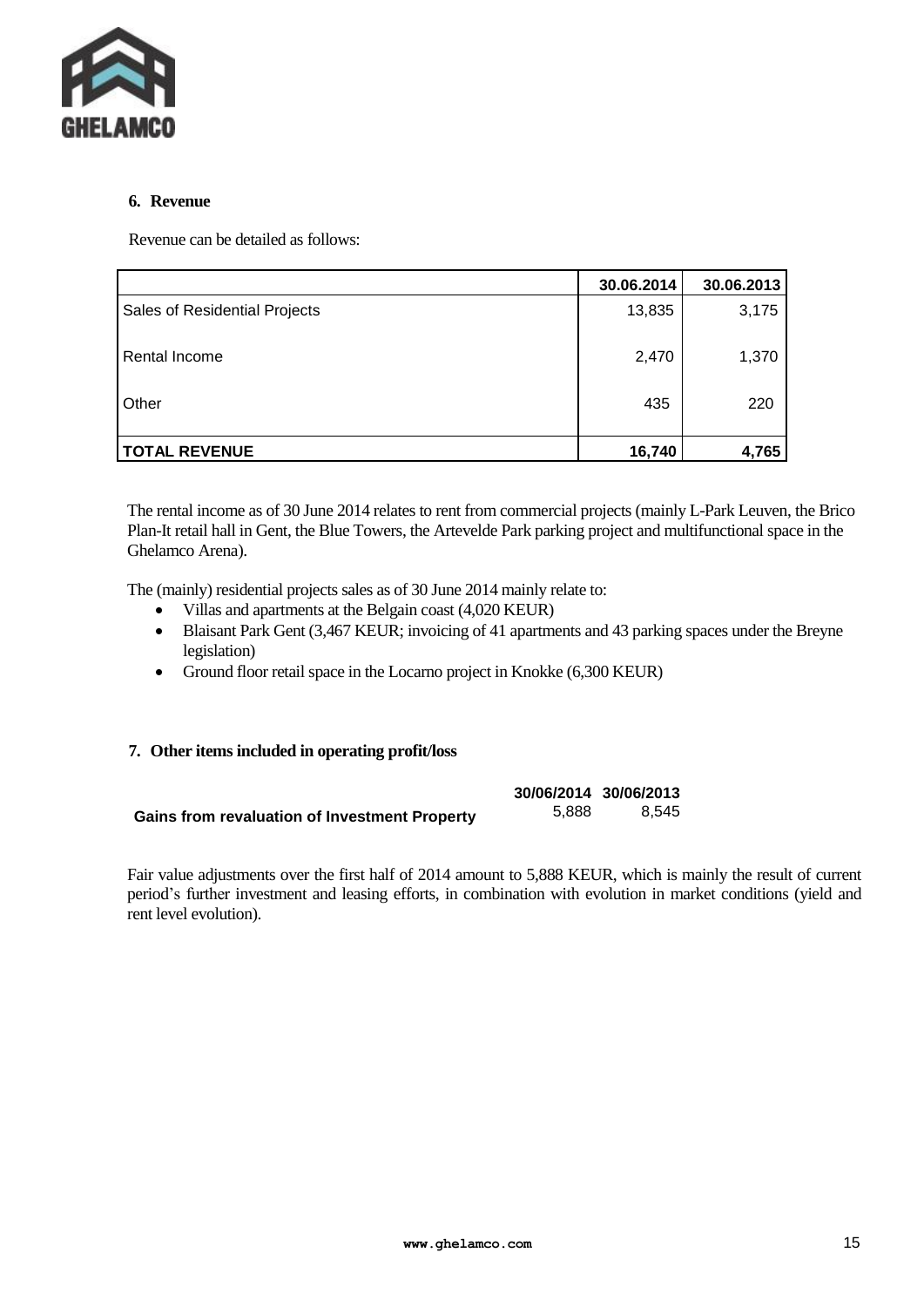

|                                         |       | 30/06/2014 30/06/2013 |
|-----------------------------------------|-------|-----------------------|
| Other operating expenses                |       |                       |
| Taxes and charges                       | 153   | 178                   |
| Insurance expenses                      | 47    | 159                   |
| Audit, legal and tax expenses           | 540   | 498                   |
| Sales expenses                          | 558   | 327                   |
| Housing costs (mainly maintenance)      | 206   | 62                    |
| Operating expenses with related parties | 933   | 1.758                 |
| Miscellaneous                           | 238   | 111                   |
| Total:                                  | 2,675 | 3,093                 |

#### **8. Finance income and finance costs**

|                                  |          | 30/06/2014 30/06/2013 |
|----------------------------------|----------|-----------------------|
| Foreign exchange gains           |          |                       |
| Interest income                  | 268      | 103                   |
| Other finance income             |          |                       |
| Total finance income             | 268      | 103                   |
|                                  |          |                       |
| Interest expense                 | $-5,717$ | $-3,235$              |
| Other interest and finance costs | -554     | $-395$                |
| Foreign exchange losses          |          |                       |
| <b>Total finance costs</b>       | -6.271   | -3.630                |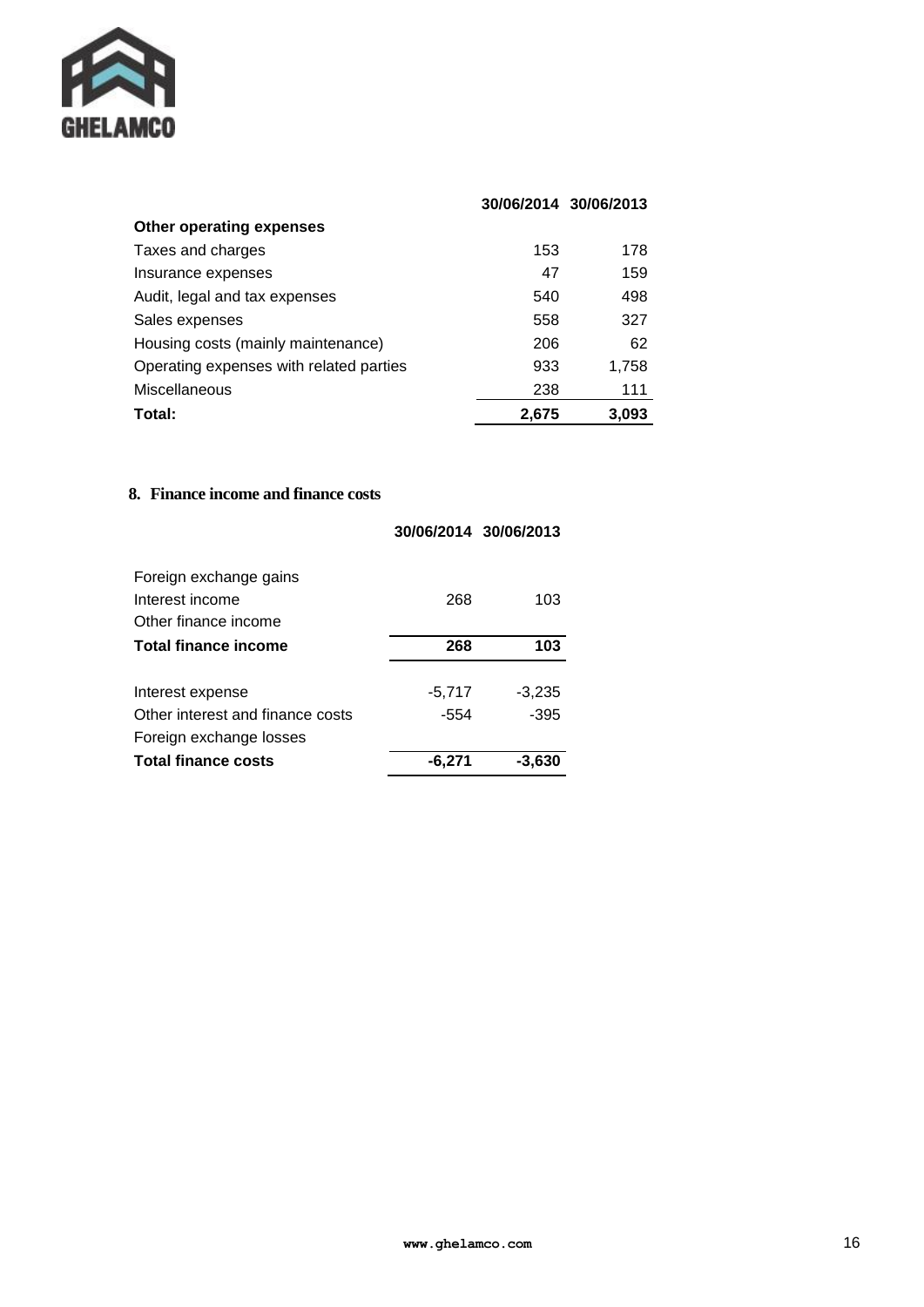

#### **9. Transactions with related parties**

Since 2007, Ghelamco (Consortium)'s business activities are structured in three major holdings under common control of the ultimate shareholders (jointly referred to as "Ghelamco"):

Investment Holding: comprises resources invested in the development of real estate projects in Belgium, Poland, Russia and Ukraine and the intra-group Financing Vehicles – referred to as "Investment Group" or the "Group";

Development Holding: represents international entities that provide construction, engineering and development services to the Investment & Development Group;

Portfolio Holding: consists of all other activities and real estate investments controlled by the ultimate shareholders.

Ghelamco Invest NV (the "Company") is the holding company of the Belgian and French activities of Ghelamco Group Comm. VA, which is in turn the holding company of the Investment Group. Ghelamco Invest NV, together with its subsidiaries, constitute the reporting entity for the purpose of these interim condensed financial statements.

Balances and transactions between the Company and related parties (belonging to the Development Holding and the Portfolio Holding) mainly relate to construction and development services on the one hand and other (financial) related party transactions on the other hand.

#### **Trading transactions: purchase of construction, engineering and other related services from related parties**

#### *Construction and development services*

The Company has entered into property development and construction contracts with property development and construction companies ("Contractors") – the indirect subsidiaries of the Development Holding (International Real Estate Services Comm. VA (parent company of Ghelamco's "Development Holding")):

Ghelamco Belgium with its registered office in Ieper;

#### *Engineering and architectural design services*

APEC Architectural Engineering Projects Limited (a limited liability company registered under the laws of Ireland), legal subsidiary of International Real Estate Services Comm. VA (the parent company of Ghelamco's "Development Holding") coordinates engineering and architectural design services provided to the Company's larger projects, in accordance with terms of the respective contracts.

#### **Other related party transactions**

The excess cash balances generated by the Company's real estate development activities can, besides being reinvested in own projects and subsidiaries' projects, to an extent and within the requirements of the terms and conditions of the recent bond issue, also be invested/deposited in entities belonging to the Ghelamco Group in the form of short and long-term loans. These loans are granted at arm's length conditions .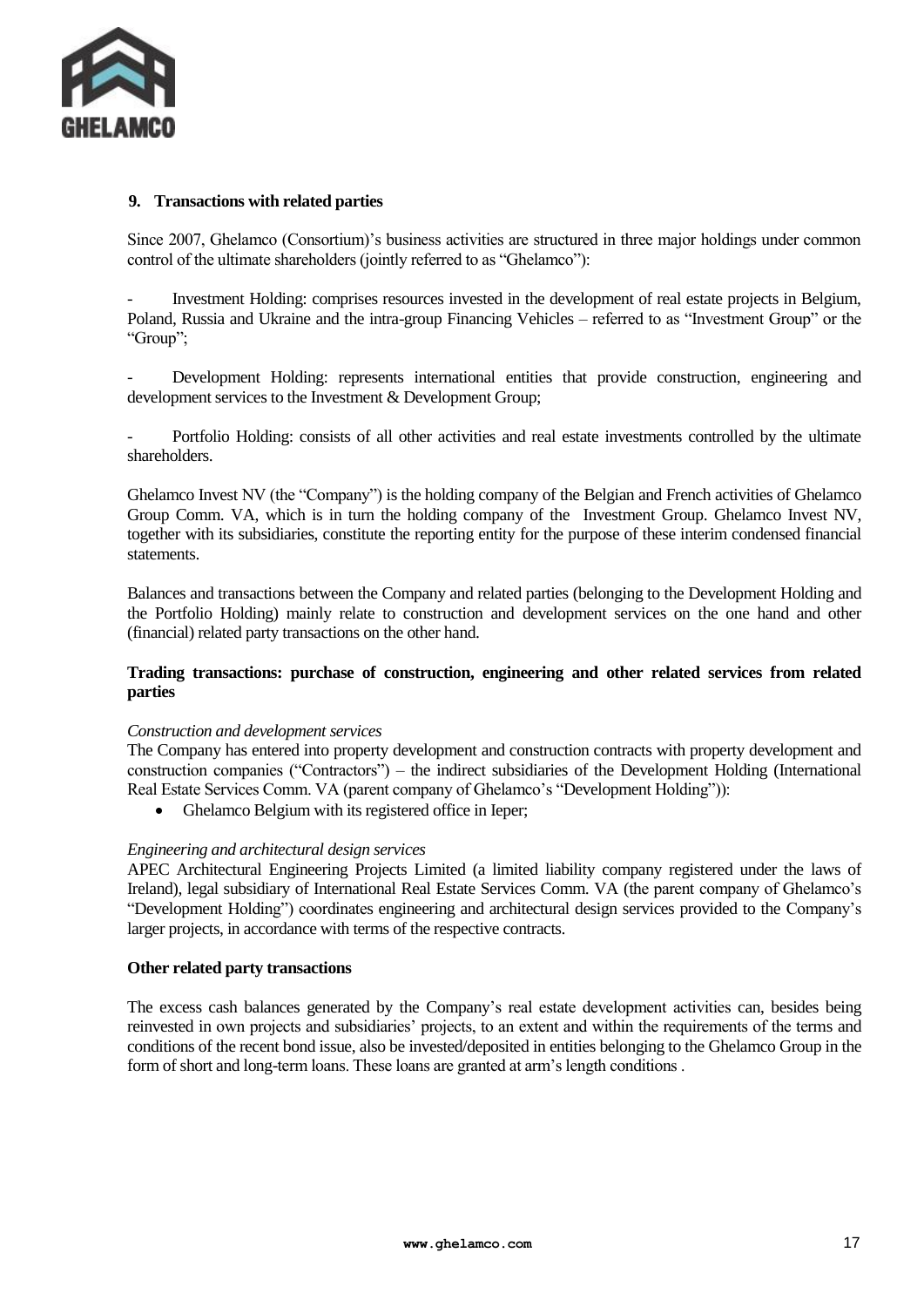

Above described related party transactions and balances can be detailed as follows:

| Purchases of construction, engineering and architectural design: | -16.494   |  |
|------------------------------------------------------------------|-----------|--|
| related party trade receivable                                   | 117       |  |
| related party trade accounts payable                             | $-2,452$  |  |
| related party non-current loans receivable                       |           |  |
| related party non-current trade and other receivable             | 1,960     |  |
| related party interests receivable                               | 307       |  |
| related party C/A receivable                                     | 19,575    |  |
| related party non-current loans payable                          | $-75,881$ |  |
| related party interests payable                                  | $-11,560$ |  |
| related party C/A payable                                        |           |  |

#### **10. Post balance sheet events**

• Increase of existing construction bank loans by  $+/- 21,0$  MEUR, mainly connected with the Waterview project in Leuven Vaartkom.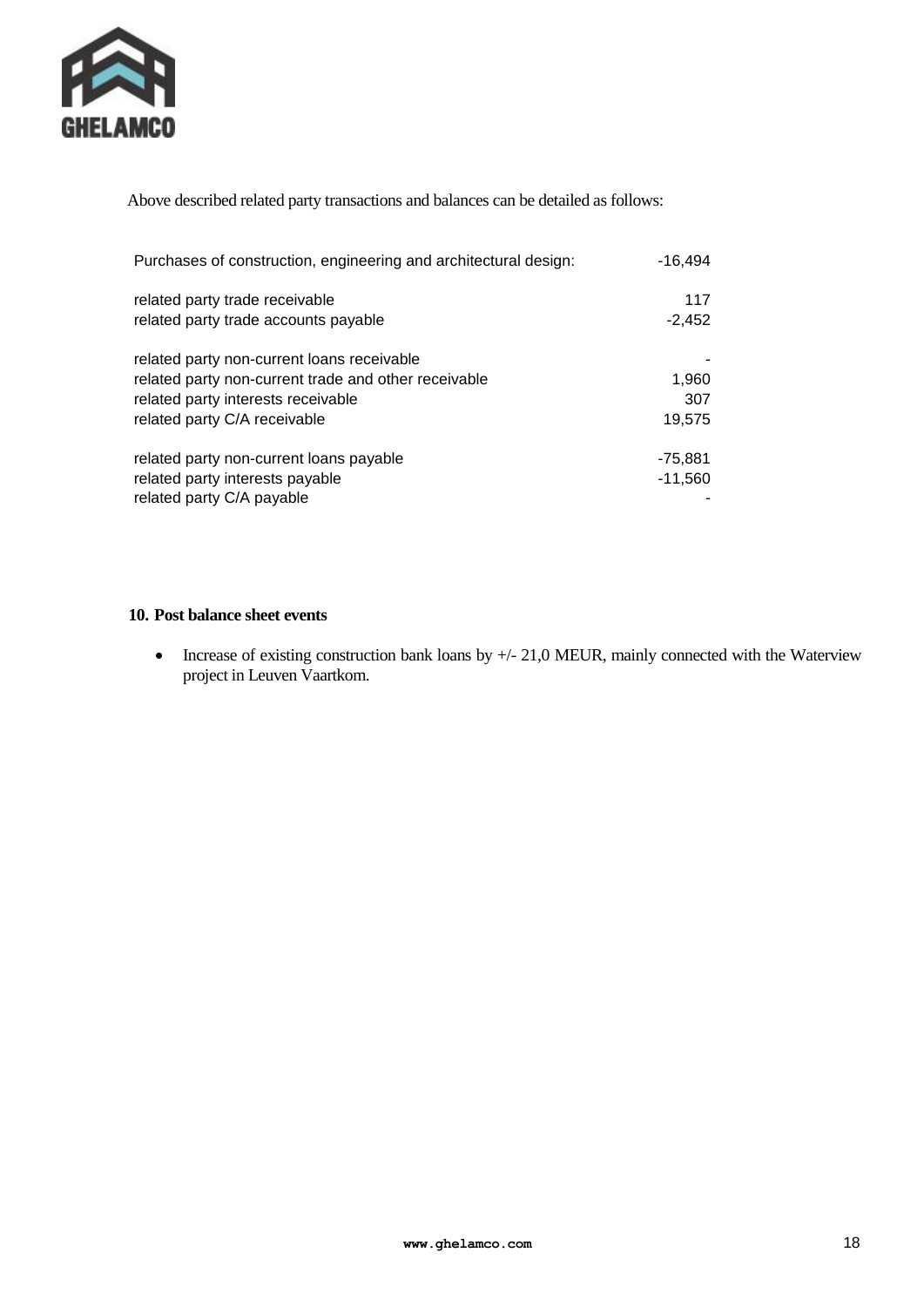

## **Deloitte.**

Deloitte Bedrijfsrevisoren /<br>Reviseurs d'Entreprises<br>Berkenlaan 8b Berkenlaan 8b<br>1831 Diegem<br>Belgium<br>Tel. + 32 2 800 20 00<br>Fax + 32 2 800 20 01 www.deloitte.be

Ghelamco Invest NV and subsidiaries (previously **International Real Estate** Construction NV)

**Report on review** of the consolidated interim financial information for the six-month period ended 30 June 2014

Deloitte Bedrijfsrevisoren / Reviseurs d'Entreprises<br>Burgerijke vermootschap onder de vorm van een coöperatieve vermootschap met beperkte aansprakelijkheid /<br>Société duite sous forme d'une société coopérative à responsabi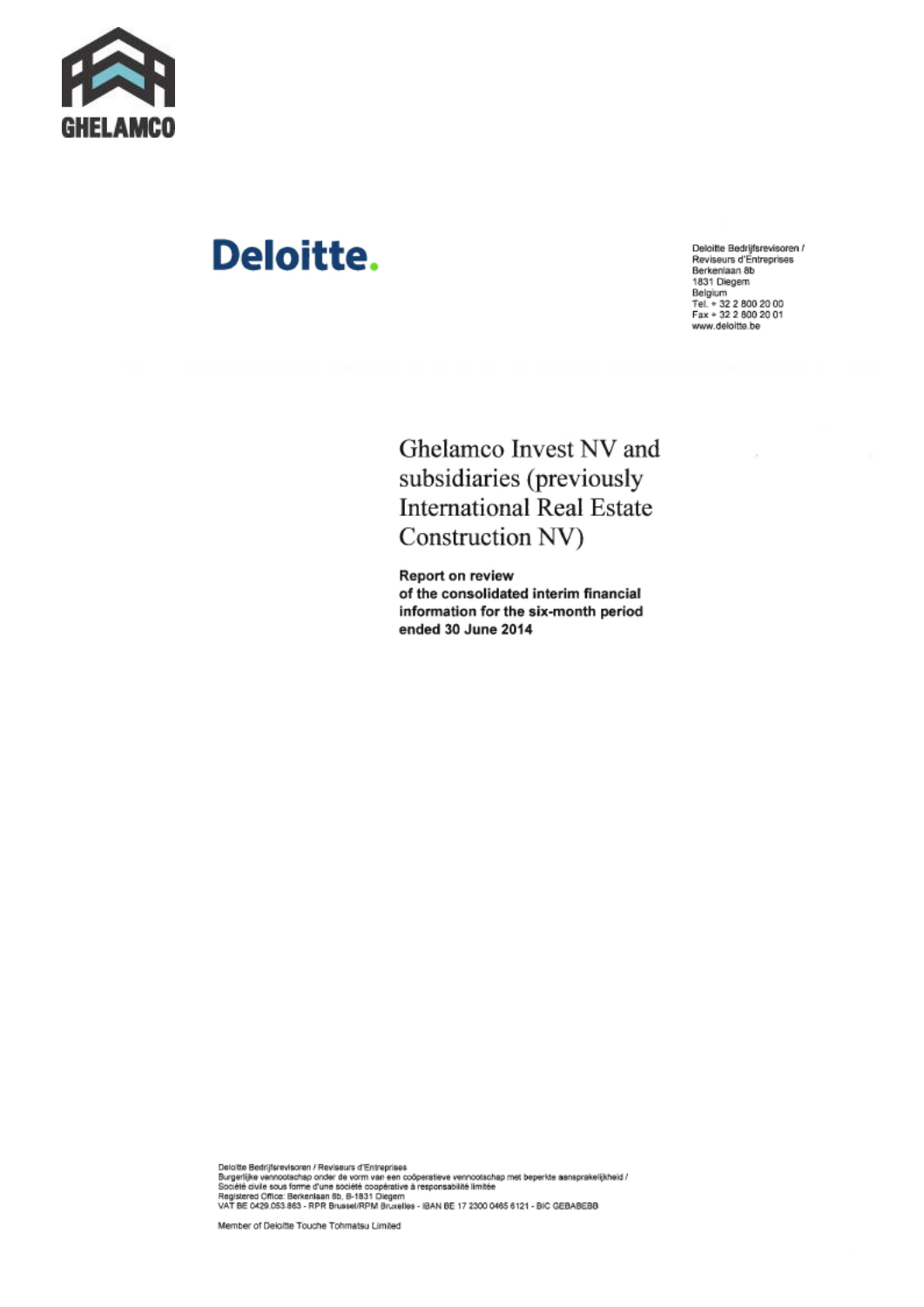

# Deloitte.

Deloitte Bedrijfsrevisoren / Reviseurs d'Entreprises Rerkenlagn 8h 1831 Diegem Belgium<br>Tel. + 32 2 800 20 00<br>Fax + 32 2 800 20 01 www.deloitte.be

## Ghelamco Invest NV and subsidiaries

## (previously International Real Estate Construction NV)

#### Report on review of the consolidated interim financial information for the six-month period ended 30 June 2014

To the management

In the context of our appointment as the company's statutory auditor, we report to you on the consolidated interim financial information. This consolidated interim financial information comprises the condensed consolidated balance sheet as at 30 June 2014, the condensed consolidated income statement, the condensed consolidated statement of comprehensive income, the condensed consolidated statement of changes in equity and the condensed consolidated cash flow statement for the period of six months then ended, as well as selective notes 1 to 11.

#### Report on the consolidated interim financial information

We have reviewed the consolidated interim financial information of Ghelamco Invest NV (previously International Real Estate Construction NV) ("the company") and its subsidiaries (jointly "the group"), prepared in accordance with International Financial Reporting Standard IAS 34 - Interim Financial Reporting as adopted by the European Union.

The condensed consolidated balance sheet shows total assets of 438,005 (000) EUR and the condensed consolidated income statement shows a consolidated profit (group share) for the period then ended of 3,300 (000) EUR.

The management of the company is responsible for the preparation and fair presentation of the consolidated interim financial information in accordance with IAS 34 - Interim Financial Reporting as adopted by the European Union. Our responsibility is to express a conclusion on this consolidated interim financial information based on our review.

#### Scope of review

We conducted our review of the consolidated interim financial information in accordance with International Standard on Review Engagements (ISRE) 2410 - Review of interim financial information performed by the independent auditor of the entity. A review of interim financial information consists of making inquiries, primarily of persons responsible for financial and accounting matters, and applying analytical and other review procedures. A review is substantially less in scope than an audit performed in accordance with the International Standards on Auditing (ISA) and consequently does not enable us to obtain assurance that we would become aware of all significant matters that might be identified in an audit. Accordingly, we do not express an audit opinion on the consolidated interim financial information.

Deloitte Bedrifsrevisoren / Reviseurs d'Entreorises Deuxine escription de la componente de vorm van een codperatieve vennootschap met beperkte aanspraksijkheid /<br>Société civile aous forme d'une société coopérative à responsabilité limitée<br>Registered Office: Berkeniaan 8b, B